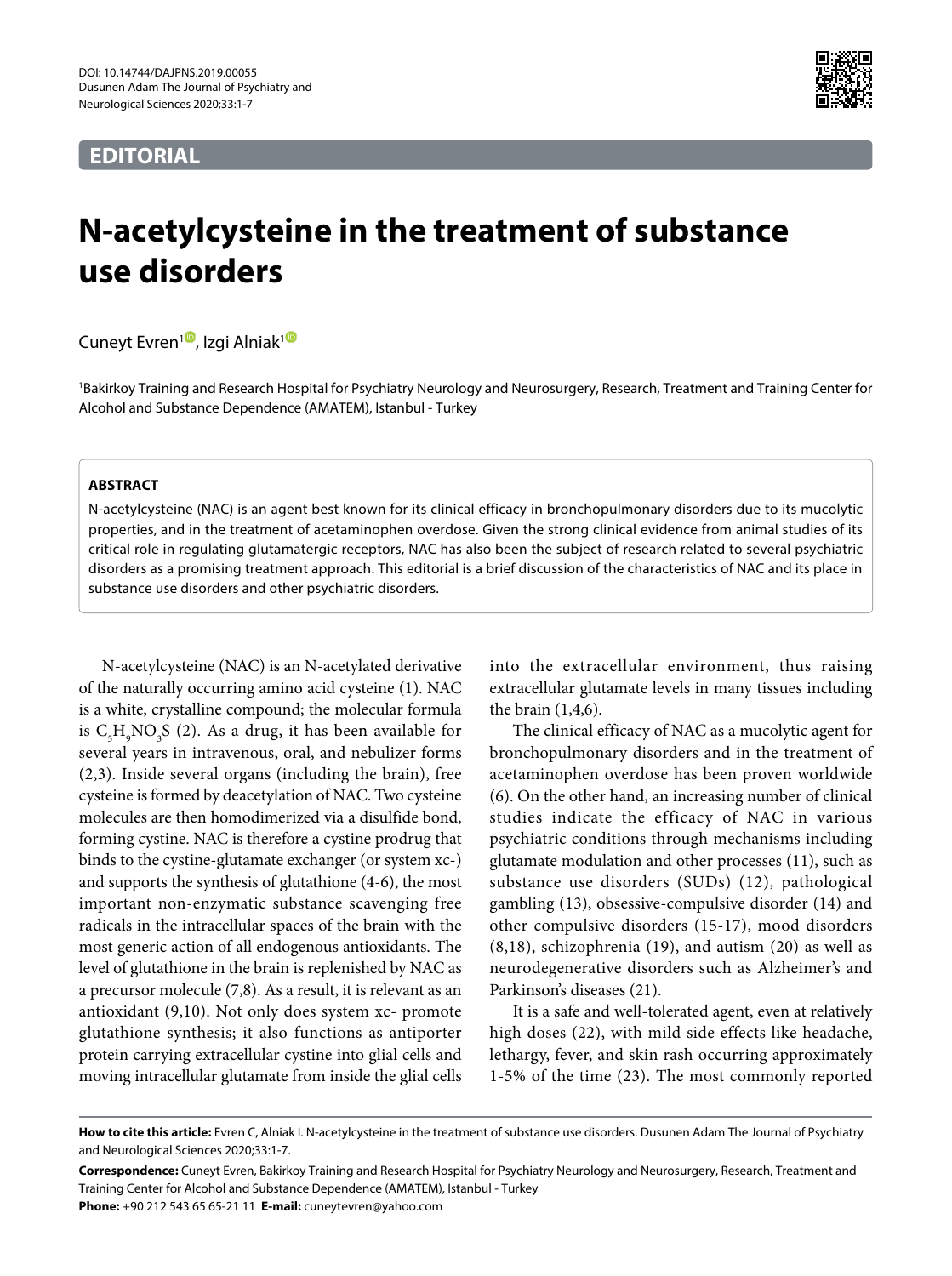adverse events include pruritus, headache, gastrointestinal issues including flatulence, diarrhea, and abdominal cramps, dizziness, and elevated blood pressure (24).

# **Substance Use Disorders and N-acetylcysteine**

Traditionally, dopamine and associated reward-based behavior have been in the focus of research into substance abuse; however, it has been suggested that glutamate dysregulation could be another path toward the development and maintenance of addiction (25,26). Preclinical studies in animal models suggest that NAC could restore the imbalanced cysteine-glutamate exchange in the brain and thus decrease drug-seeking behaviors (27-29).

For more than two decades, animal studies have created increasing preclinical evidence indicating that glutamate transmission and glutamate receptors play a major role in drug reward, reinforcement, and relapse (6,30-39). Accordingly, treatment of SUDs with NAC in clinical populations has been an active area of research (26). The role of glutamate dysregulation, the target of NAC treatment, has been proposed as a ubiquitous finding and underlying feature across SUDs (32,33,40). Thus, SUDs involving the abuse of a number of different substances are treated using glutamatergic agents (3). Considering that NAC influences craving, withdrawal, and the rewarding properties of substances of abuse, a number of studies have tried to establish how the administration of NAC affects these processes (3).

While not providing clear results, randomized clinical trials have pointed towards certain mechanistic and methodological factors through which NAC could promote abstinence and help prevent relapses with different substances of abuse (3). In recent findings, NAC is suggested to be most effective in maintaining abstinence rather than in promoting initial cessation (12,41,42). Despite inconsistent results in human clinical trials (41,43,44), the latest systematic review and meta-analysis found NAC to be significantly superior to placebo for reducing craving symptoms in SUDs. As a potential anti-craving agent, NAC could be important for relapse prevention (45).

## **Cocaine and N-acetylcysteine**

Cocaine has so far been in the focus of clinical research regarding the therapeutic effects of NAC on addictive behaviors (24). While findings have been mixed, they seem to suggest efficacy over placebo to prolong abstinence and reduce cue-related cocaine cravings for individuals past acute withdrawal (46). The review by Echevarria et al. (42) found studies demonstrating the potential of NAC to "reduce cravings, the desire to use cocaine, cocaine-cue viewing-time and cocaine-related spending" (2,22,43,44). As these studies either had small samples or had been carried out as open-label trials, their results are to be considered as preliminary, warranting further research (42).

In a large randomized control trial to assess efficacy of NAC in the treatment of cocaine dependence, while no significant correlation was found between NAC and relapse-related measures, a small subset of patients who had already been abstinent for at least one week before participating in the study showed a dose-dependent prolongation of days to relapse, suggesting that NAC might protect abstinent SUDs patients from resumption of substance use. In the majority of cases, however, the outcome was negative, indicating the need for further research (41).

One open-label, randomized, crossover clinical study with 22 human subjects (8 cocaine-dependent, 14 healthy) used proton magnetic resonance spectroscopy to image glutamate concentration in the dorsal anterior cingulate cortex (dACC) after a single dose of NAC, finding significantly higher baseline levels of glutamate in the dACC of the cocaine-dependent subjects. While glutamate levels of these individuals were reduced after administration of NAC, no effect was observed in healthy controls (25). These results indicate the capabilities of NAC to address imbalance in glutamate homeostasis (24,25).

## **Methamphetamine and N-acetylcysteine**

Preclinical research studying the effect of NAC on the administration or reinstatement of methamphetamine has not been found in the literature (24) with the exception of one study conducted on female rats, where NAC was not found to have any effect on methamphetamine self-administration or reinstatement (47). However, in the absence of FDA-approved pharmacotherapies for methamphetamine use, clinical research with NAC has been undertaken (24).

In a study conducted in 2010, a combination of NAC and naltrexone was used for methamphetamine cravings and self-reported methamphetamine use. Participants in treatment showed no significant difference in cravings or drug use frequency (48).

A second study on methamphetamine use disorder used a double-blind, crossover design to examine craving (49). In contrast with the study discussed above, NAC treatment significantly reduced methamphetamine craving.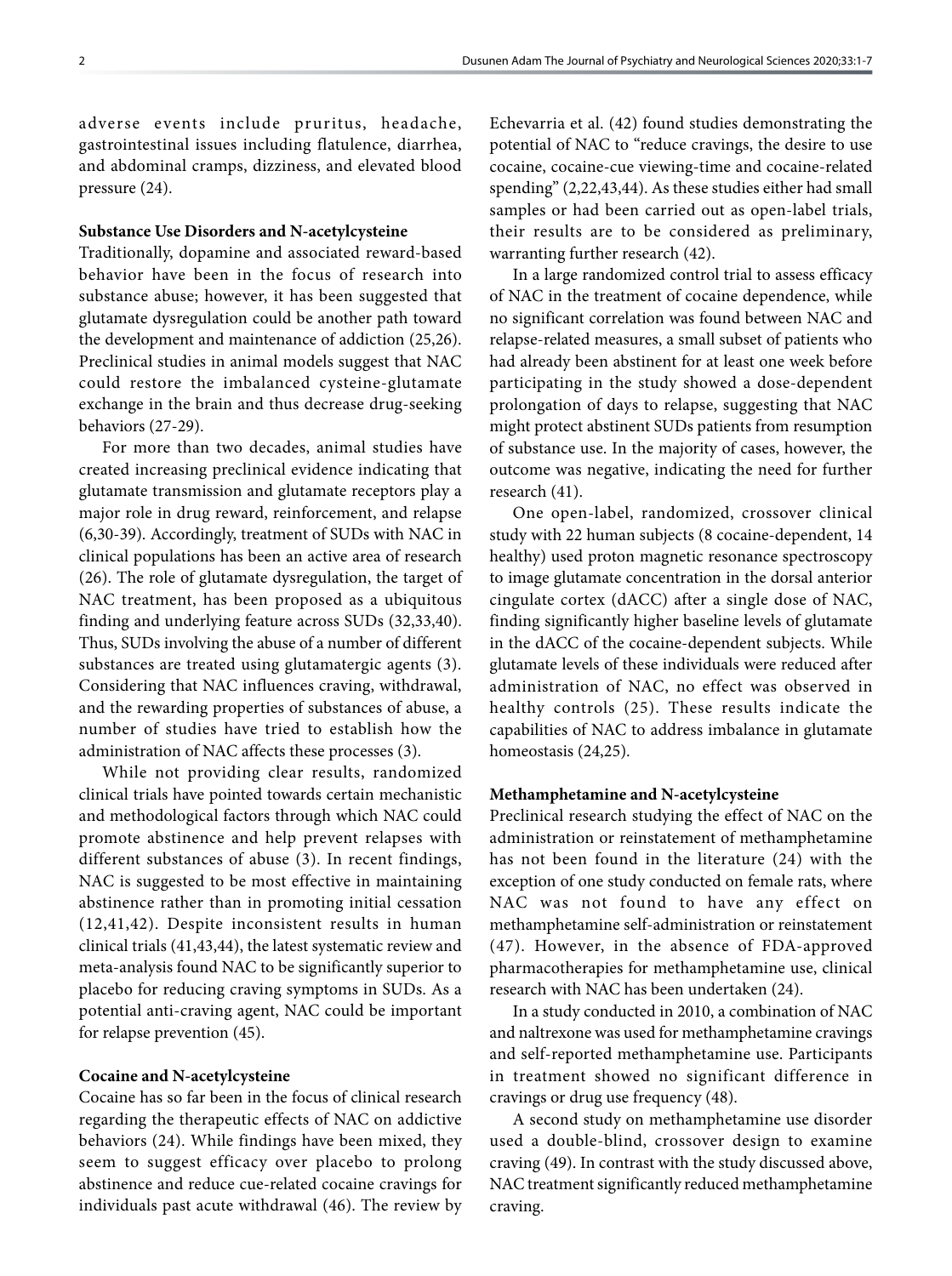NAC's effect on methamphetamine use and other clinically related endpoints is uncertain. A study protocol to "evaluate the safety and efficacy of NAC as a take-home pharmacotherapy for methamphetamine dependence" was published in 2019; however, the results have not yet been released. The authors suggested that, "given the lack of approved medications currently available for managing methamphetamine dependence and the challenges involved in translating effective psychological interventions into practice settings, the discovery of a safe and effective pharmacotherapy would fill an important gap in treatment options for methamphetamine use" (50).

#### **Cannabis and N-acetylcysteine**

The strongest clinical findings to date for NAC in relation to SUDs are adolescent- and cannabis-specific (12). One open-label study treated 24 cannabisdependent individuals aged 18-21 over a period of 4 weeks with 1200 mg NAC twice daily. In week 4 of the NAC treatment, subjects reported a significantly decreased number of days per week when they used cannabis and a tendency to reduce the daily quantity of marijuana. Objective evaluation did not find any change in the cannabinoid content of urine samples but a significant reduction of the scores on the Marijuana Craving Questionnaire, suggesting a relevant role for NAC in the treatment of cannabis abuse and dependence (51).

In a double-blind, randomized, placebo-controlled trial in cannabis-dependent adolescents using NAC in addition to a behavioral platform to promote abstinence, participants receiving NAC were twice as likely to have a negative urine cannabinoid test as those who received placebo (52).

A subsequent 12-week multisite, double-blind randomized, placebo-controlled trial with 302 treatment-seeking adults with cannabis use disorder (age range 18-50 years) obtained overall negative findings for the effect of NAC on cannabis abstinence. Subgroup analyses for participants aged 18-21 years (the range of the sample in the previous adolescent NAC cannabis trial) found this group to be twice as likely to have negative drug screens after receiving NAC vs. placebo, suggesting that NAC might be used specifically for treating adolescent cannabis use disorder (53). However, the efficacy of NAC in the treatment of cannabis use disorder has so far not been studied without adjunctive contingency management. Therefore, further research should single out the clinical effect of NAC among adolescents (12).

A recent study examined the effect of NAC on depressive symptoms in adults with cannabis use disorder and a possible correlation between NAC's effect on cannabis cessation and baseline levels of depression. The outcome, however, did not support the use of NAC for treating co-occurring depressive symptoms and cannabis use disorder in adults concurrently (54).

# **Synthetic Cannabinoids and N-acetylcysteine**

There is only one case report that demonstrates a full recovery of a patient suffering from hepatotoxicity caused by synthetic cannabinoids. The patient was treated with NAC, and the effects were attributed to its hepatoprotective properties, as NAC restores hepatic glutathione that scavenges oxygen-derived free radicals and improves endothelium-dependent vasodilation, offering protection from ongoing injury (55).

## **Alcohol and N-acetylcysteine**

Beneficial effects of NAC treatment in ethanol withdrawal have been demonstrated in preclinical studies. NAC treatment prevented locomotor deficits and anxiety-like behavior as well as the lipid peroxidation and ethanol withdrawal-induced depletion of antioxidant defenses observed during ethanol withdrawal (56).

A recent preclinical study in an animal model of comorbid post-traumatic stress disorder and SUDs showed that NAC could be used prophylactically to prevent or reverse the vulnerability to undergo stressinduced escalation of alcohol use and conditioned stress-induced alcohol (57).

In one cannabis cessation trial, NAC was associated with decreased cannabis use as well as concurrent reduction in alcohol use among adolescents (58). In another cannabis cessation trial conducted with adults, subjects assigned randomly to the NAC group showed reduced alcohol use when compared to the placebo group, regardless of cannabis use, indicating that NAC might be used for treating AUD and possibly co-occurring alcohol and cannabis use (59).

There is a growing preclinical literature suggesting that NAC could help reducing alcohol use (60); however, there have been no clinical trials to date directly investigating the potential role of NAC on alcohol use disorder (61).

## **Nicotine and N-acetylcysteine**

Chronic NAC administration has been shown to lead to an inhibition of nicotine-seeking and transient increases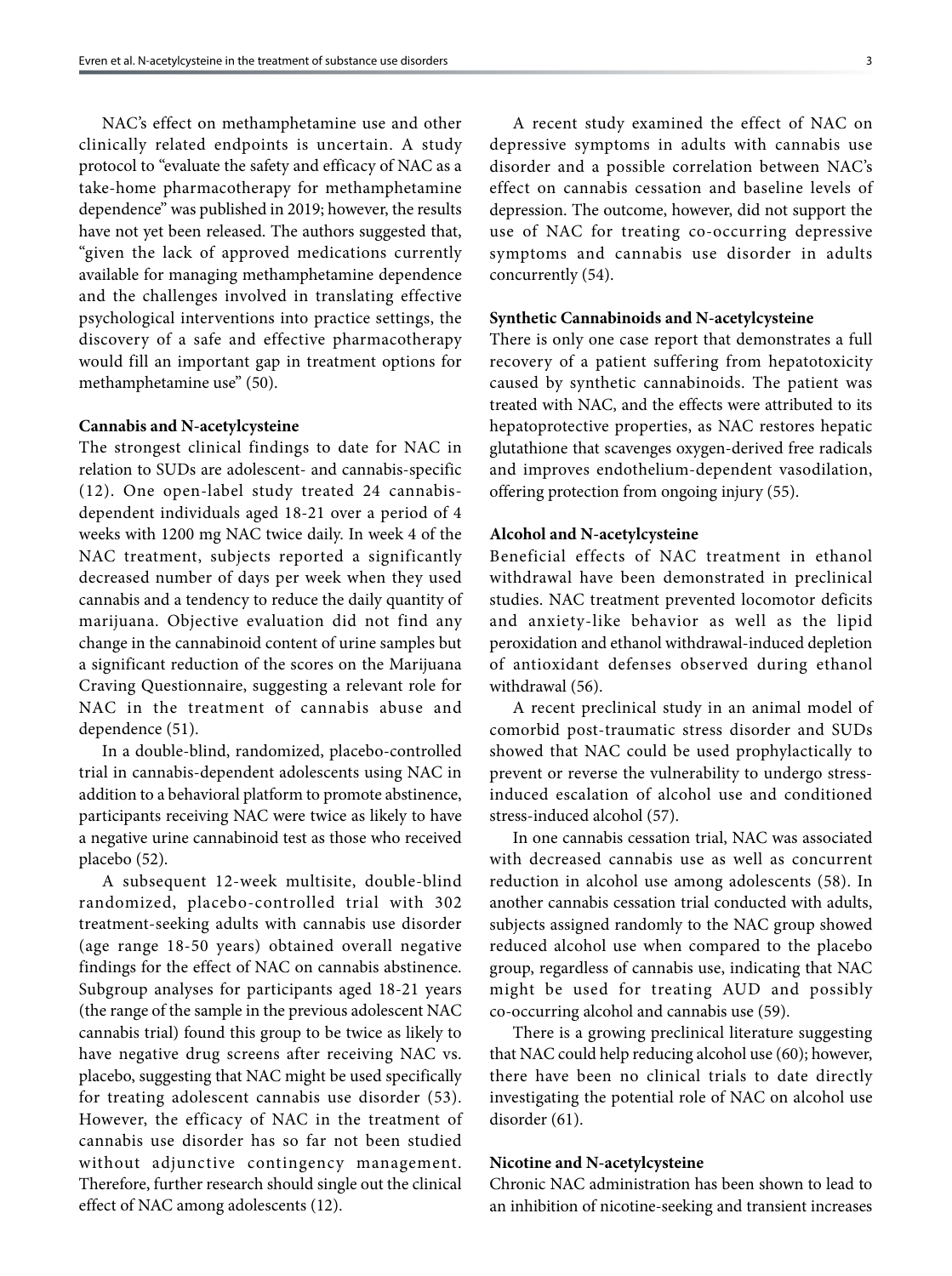in synaptic plasticity within the nucleus accumbens in preclinical research with rodent models of nicotine selfadministration (24,62). Similarly, acute administration of NAC was effective at reducing nicotine selfadministration (63), indicating a high potential for NAC to be used in an effective treatment of nicotine addiction in a clinical setting. There are clinical studies that have shown that NAC leads to a reduction in withdrawal scores and measures of the rewarding properties of the first cigarette posttreatment (64), along with effects on reduction in cigarettes smoked per day and craving (65).

One clinical imaging study used functional magnetic resonance imaging (fMRI) to investigate the effects of NAC on the frontostriatal resting-state functional connectivity (rsFC) in nicotine withdrawal symptoms (66). The results of this study demonstrated that NAC led to an increase in the rates of abstinence, reduction in reported craving, and an increase in rsFC compared to placebo, helping to restore regular glutamate homeostasis and signaling (24).

So far, only small pilot studies have been carried out to establish the efficacy of NAC for treating tobacco-use disorder, providing promising initial evidence; however, without a comprehensive randomized clinical trial, it would be premature to suggest the use of NAC for smoking cessation (12).

## **Opioids and N-acetylcysteine**

NAC has been shown to produce positive outcomes in rodents for opioids (29), and a recent study in opioiddependent neonatal rats demonstrated that NAC mitigated behavioral withdrawal symptoms and oxidative stress (67). However, the efficacy of NAC in opioid dependence has not yet been tested in clinical populations (24), neither as a stand-alone treatment nor in addition to opioid-replacement therapies or behavioral treatment (3).

# **N-acetylcysteine and Other Psychiatric Disorders**

NAC as a precursor of glutathione and an important antioxidant with the ability to modulate glutamatergic, dopaminergic neurotropic, and inflammatory pathways has created interest in its use for treating a number of psychiatric disorders (68). Oxidative stress may be a factor in psychiatric disorders such as bipolar and anxiety disorders, depression, and SUDs, but also in diagnoses such as autism and attention-deficit hyperactivity disorder (3,69).

The depletion of glutathione during oxidative stress can be reversed with NAC treatment (3,70) and there is evidence supporting the study of glutathione as a novel

therapeutic target in psychiatric disorders (3,71).

While NAC is not currently licensed for any psychiatric indication, its off-label use in a number of several psychiatric disorders has been researched as a promising treatment approach, mainly as an adjunctive medication, so far producing only preliminary data for areas of psychiatric use. Results on primary outcomes in most trials were not significant, while secondary outcomes or the analysis of subsamples has given some positive evidence. As most studies have used small samples, additional well-designed, larger controlled trials with longer follow-up periods would be desirable to establish reliable indications and clearer information on optimal dosage and side effects, safety and tolerability in the long-term use of NAC (68).

#### **Conclusion**

Current evidence supports NAC as a novel and effective treatment for some psychiatric conditions, with the best evidence being available for addictions and SUDs, reducing craving and preventing relapse in patients who are already abstinent. Yet the results of available studies and reviews are not uniform, indicating that more robust evidence should be generated in future clinical trials (26).

The role of NAC in reducing damage caused by oxidative stress is another area of research to be pursued. As oxidative stress has been shown to affect psychiatric disorders (69), avoiding this effect will be of particular relevance for the treatment of SUDs. Thus, the role of the oxidative stress mechanism in psychiatric disorders and its treatment with NAC appear to offer relevant guidance for future research addressing poly-substance use and psychiatric comorbidities (3).

# **REFERENCES**

- 1. Melendez RI, Vuthiganon J, Kalivas PW. Regulation of extracellular glutamate in the prefrontal cortex: focus on the cystine glutamate exchanger and group I metabotropic glutamate receptors. J Pharmacol Exp Ther 2005; 314:139-14[7. \[CrossRef\]](+)
- 2. LaRowe SD, Mardikian P, Malcolm R, Myrick H, Kalivas P, McFarland K, et al. Safety and tolerability of N-acetylcysteine in cocaine-dependent individuals. [Am J Addict 2006; 15:105-110.](https://doi.org/10.1080/10550490500419169)
- 3. McClure EA, Gipson CD, Malcolm RJ, Kalivas PW, Gray KM. Potential role of N-acetylcysteine in the management of substance use disorders. CNS Drugs 2014; 28:95-106. [\[CrossRef\]](https://doi.org/10.1007/s40263-014-0142-x)
- 4. Baker DA, Xi ZX, Shen H, Swanson CJ, Kalivas PW. The origin and neuronal function of in vivo nonsynaptic glutamate. J Neurosci 2002; 22:9134-9141[. \[CrossRef\]](https://doi.org/10.1523/JNEUROSCI.22-20-09134.2002)
- 5. McBean GJ. Cerebral cystine uptake: a tale of two transporters. Trends Pharmacol Sci 2002; 23:299-302. [\[CrossRef\]](https://doi.org/10.1016/S0165-6147(02)02060-6)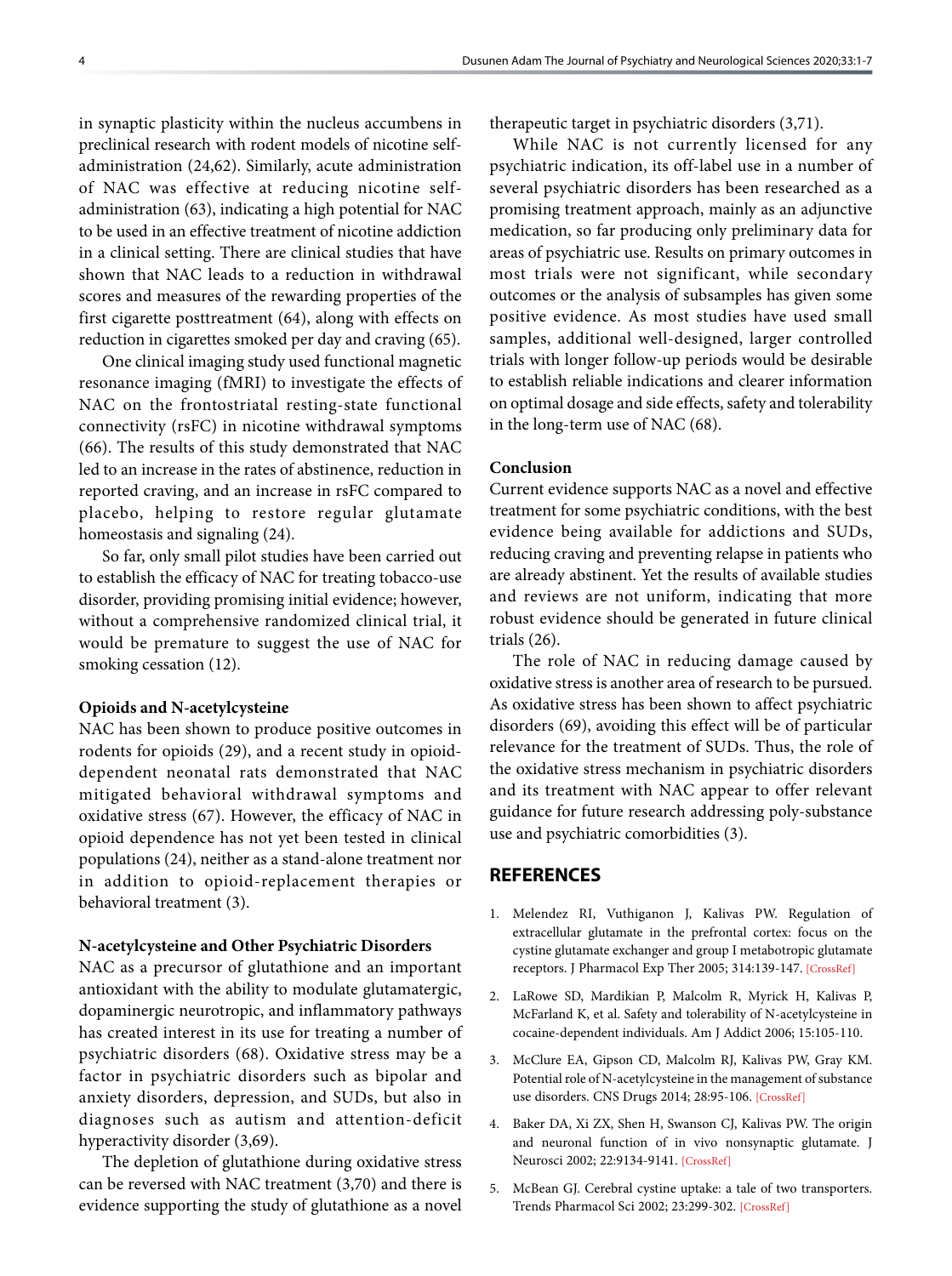- 6. Olive MF, Cleva RM, Kalivas PW, Malcolm RJ. Glutamatergic medications for the treatment of drug and behavioral addictions. Pharmacol Biochem Behav 2012; 100:801-810. [\[CrossRef\]](https://doi.org/10.1016/j.pbb.2011.04.015)
- 7. Dean OM, van den Buuse M, Bush AI, Copolov DL, Ng F, Dodd S, et al. A role for glutathione in the pathophysiology of bipolar disorder and schizophrenia? Animal models and relevance to clinical practice. Curr Med Chem 2009; 16:2965-297[6. \[CrossRef\]](https://doi.org/10.2174/092986709788803060)
- 8. Berk M, Dean O, Cotton SM, Gama CS, Kapczinski F, Fernandes BS, et al. The efficacy of N-acetylcysteine as an adjunctive treatment in bipolar depression: an open label trial. J Affect Disord 2011; 135:389-39[4. \[CrossRef\]](https://doi.org/10.1016/j.jad.2011.06.005)
- 9. Cuzzocrea S, Mazzon E, Costantino G, Serraino I, Dugo L, Calabro G, et al. Beneficial effects of N-acetylcysteine on ischaemic brain injury[. Br J Pharmacol 2000; 130:1219-1226.](https://doi.org/10.1038/sj.bjp.0703421)
- 10. Aldini G, Altomare A, Baron G, Vistoli G, Carini M, Borsani L, et al. N-acetylcysteine as an antioxidant and disulphide breaking agent: the reasons why. Free Radic Res 2018; 52:751-762[. \[CrossRef\]](https://doi.org/10.1080/10715762.2018.1468564)
- 11. Dean O, Giorlando F, Berk M. N-acetylcysteine in psychiatry: current therapeutic evidence and potential mechanisms of action. J Psychiatry Neurosci 2011; 36:78-86[. \[CrossRef\]](https://doi.org/10.1503/jpn.100057)
- 12. Tomko RL, Jones JL, Gilmore AK, Brady KT, Back SE, Gray KM. N-acetylcysteine: a potential treatment for substance use disorders. Curr Psychiatr 2018; 17:30-36, 41-42, 55.
- 13. Grant JE, Kim SW, Odlaug BL. N-acetyl cysteine, a glutamatemodulating agent, in the treatment of pathological gambling: a pilot study. Biol Psychiatry 2007; 62:652-65[7. \[CrossRef\]](https://doi.org/10.1016/j.biopsych.2006.11.021)
- 14. Paydary K, Akamaloo A, Ahmadipour A, Pishgar F, Emamzadehfard S, Akhondzadeh S. N-acetylcysteine augmentation therapy for moderate-to-severe obsessive-compulsive disorder: randomized, double-blind, placebo-controlled trial. J Clin Pharm Ther 2016; 41:214-21[9. \[CrossRef\]](https://doi.org/10.1111/jcpt.12370)
- 15. Grant JE, Odlaug BL, Kim SW. N-acetylcysteine, a glutamate modulator, in the treatment of trichotillomania: a double-blind, placebo-controlled study. Arch Gen Psychiatry 2009; 66:756- 763. [\[CrossRef\]](https://doi.org/10.1001/archgenpsychiatry.2009.60)
- 16. Kilic F, Keles S. Repetitive behaviors treated with N-acetylcysteine: case series. Clin Neuropharmacol 2019; 42:139-141[. \[CrossRef\]](https://doi.org/10.1097/WNF.0000000000000352)
- 17. Grant JE, Chamberlain SR, Redden SA, Leppink EW, Odlaug BL, Kim SW. N-acetylcysteine in the treatment of excoriation disorder: a randomized clinical trial. JAMA Psychiatry 2016; 73:490-49[6. \[CrossRef\]](https://doi.org/10.1001/jamapsychiatry.2016.0060)
- 18. Berk M, Dean OM, Cotton SM, Jeavons S, Tanious M, Kohlmann K, et al. The efficacy of adjunctive N-acetylcysteine in major depressive disorder: a double-blind, randomized, placebocontrolled trial. J Clin Psychiatry 2014; 75:628-636[. \[CrossRef\]](https://doi.org/10.4088/JCP.13m08454)
- 19. Berk M, Copolov D, Dean O, Lu K, Jeavons S, Schapkaitz I, et al. N-acetylcysteine as a glutathione precursor for schizophrenia-a double-blind, randomized, placebo-controlled trial. Biol Psychiatry 2008; 64:361-368[. \[CrossRef\]](https://doi.org/10.1016/j.biopsych.2008.04.022)
- 20. Hardan AY, Fung LK, Libove RA, Obukhanych TV, Nair S, Herzenberg LA, et al. A randomized controlled pilot trial of oral N-acetylcysteine in children with autism. Biol Psychiatry 2012; 71:956-96[1. \[CrossRef\]](https://doi.org/10.1016/j.biopsych.2012.01.014)
- 21. Berk M, Malhi GS, Gray LJ, Dean OM. The promise of N-acetylcysteine in neuropsychiatry. Trends Pharmacol Sci 2013; 34:167-177. [\[CrossRef\]](https://doi.org/10.1016/j.tips.2013.01.001)
- 22. Mardikian PN, LaRowe SD, Hedden S, Kalivas PW, Malcolm RJ. An open-label trial of N-acetylcysteine for the treatment of cocaine dependence: a pilot study. Prog Neuropsychopharmacol Biol Psychiatry 2007; 31:389-394[. \[CrossRef\]](https://doi.org/10.1016/j.pnpbp.2006.10.001)
- 23. Miller LF, Rumack BH. Clinical safety of high oral doses of acetylcysteine. Semin Oncol 1983; 10(1 Suppl.1):76-85.
- 24. Powell G, McClure EA, Olive MF, Gipson CD. Clinical treatment of addictive disorders with N-acetylcysteine; In Frye RE, Berk M (editors). The Therapeutic Use of N-Acetylcysteine (NAC) in Medicine. Singapore: Springer Nature, 2019, 219-233. [\[CrossRef\]](https://doi.org/10.1007/978-981-10-5311-5_13)
- 25. Schmaal L, Veltman DJ, Nederveen A, van den Brink W, Goudriaan AE. N-acetylcysteine normalizes glutamate levels in cocaine-dependent patients: a randomized crossover magnetic resonance spectroscopy study. Neuropsychopharmacology 2012; 37:2143-2152[. \[CrossRef\]](https://doi.org/10.1038/npp.2012.66)
- 26. Ooi SL, Green R, Pak SC. N-Acetylcysteine for the treatment of psychiatric disorders: a review of current evidence. Biomed Res Int 2018; 2018:246948[6. \[CrossRef\]](https://doi.org/10.1155/2018/2469486)
- 27. Baker DA, Khroyan TV, O'Dell LE, Fuchs RA, Neisewander JL. Differential effects of intra-accumbens sulpiride on cocaineinduced locomotion and conditioned place preference. J Pharmacol Exp Ther 1996; 279:392-401.
- 28. Baker DA, McFarland K, Lake RW, Shen H, Toda S, Kalivas PW. N-acetylcysteine-induced blockade of cocaine-induced reinstatement. Ann N Y Acad Sci 2003; 1003:349-351. [\[CrossRef\]](https://doi.org/10.1196/annals.1300.023)
- 29. Zhou W, Kalivas PW. N-acetylcysteine reduces extinction responding and induces enduring reductions in cue- and heroininduced drug-seeking. Biol Psychiatry 2008; 63:338-340[. \[CrossRef\]](https://doi.org/10.1016/j.biopsych.2007.06.008)
- 30. Bird MK, Lawrence AJ. Group I metabotropic glutamate receptors: involvement in drug-seeking and drug-induced plasticity. Curr Mol Pharmacol 2009; 2:83-94. [\[CrossRef\]](https://doi.org/10.2174/1874467210902010083)
- 31. Bowers MS, Chen BT, Bonci A. AMPA receptor synaptic plasticity induced by psychostimulants: the past, present, and therapeutic future. Neuron 2010; 67:11-24. [\[CrossRef\]](https://doi.org/10.1016/j.neuron.2010.06.004)
- 32. Gass JT, Olive MF. Glutamatergic substrates of drug addiction and alcoholism. Biochem Pharmacol 2008; 75:218-265. [\[CrossRef\]](https://doi.org/10.1016/j.bcp.2007.06.039)
- 33. Kalivas PW, Lalumiere RT, Knackstedt L, Shen H. Glutamate transmission in addiction. Neuropharmacology 2009; 56:169- 173. [\[CrossRef\]](https://doi.org/10.1016/j.neuropharm.2008.07.011)
- 34. Moussawi K, Kalivas PW. Group II metabotropic glutamate receptors (mGlu2/3) in drug addiction. Eur J Pharmacol 2010; 639:115-122. [\[CrossRef\]](https://doi.org/10.1016/j.ejphar.2010.01.030)
- 35. Olive MF. Metabotropic glutamate receptor ligands as potential therapeutics for addiction. [Curr Drug Abuse Rev 2009; 2:83-98.](https://doi.org/10.2174/1874473710902010083)
- 36. Olive MF. Cognitive effects of Group I metabotropic glutamate receptor ligands in the context of drug addiction. Eur J Pharmacol 2010; 639:47-58[. \[CrossRef\]](https://doi.org/10.1016/j.ejphar.2010.01.029)
- 37. Reissner KJ, Kalivas PW. Using glutamate homeostasis as a target for treating addictive disorders. Behav Pharmacol 2010; 21:514- 522[. \[CrossRef\]](https://doi.org/10.1097/FBP.0b013e32833d41b2)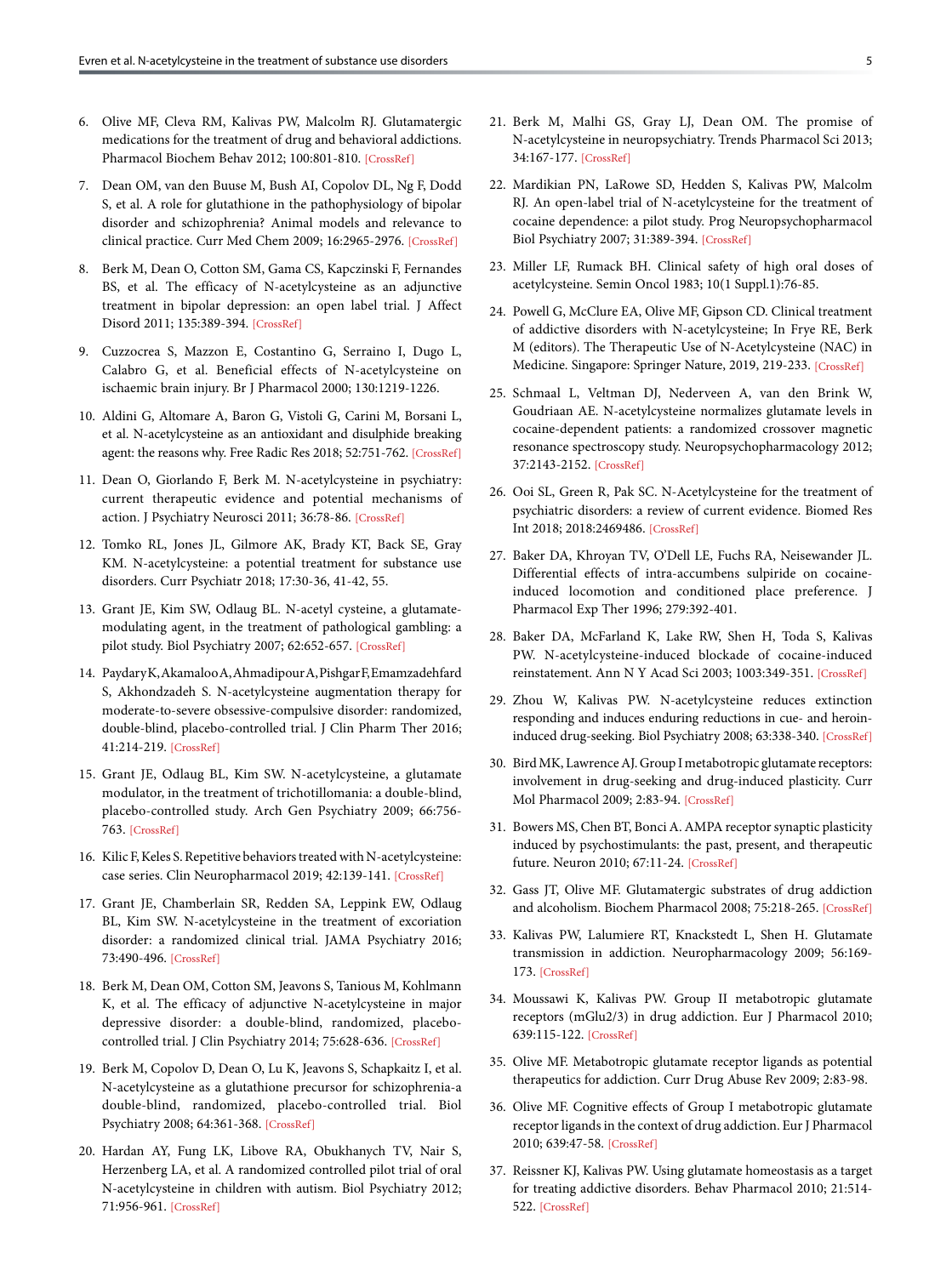- 38. Tzschentke TM, Schmidt WJ. Glutamatergic mechanisms in addiction. Mol Psychiatry 2003; 8:373-38[2. \[CrossRef\]](https://doi.org/10.1038/sj.mp.4001269)
- 39. Uys JD, LaLumiere RT. Glutamate: the new frontier in pharmacotherapy for cocaine addiction. CNS Neurol Disord Drug Targets 2008; 7:482-491[. \[CrossRef\]](https://doi.org/10.2174/187152708786927868)
- 40. Kalivas PW, Volkow ND. New medications for drug addiction hiding in glutamatergic neuroplasticity. Mol Psychiatry 2011; 16:974-986. [\[CrossRef\]](https://doi.org/10.1038/mp.2011.46)
- 41. LaRowe SD, Kalivas PW, Nicholas JS, Randall PK, Mardikian PN, Malcolm RJ. A double-blind placebo-controlled trial of N-acetylcysteine in the treatment of cocaine dependence. Am J Addict 2013; 22:443-452. [\[CrossRef\]](https://doi.org/10.1111/j.1521-0391.2013.12034.x)
- 42. Nocito Echevarria MA, Andrade Reis T, Ruffo Capatti G, Siciliano Soares V, da Silveira DX, Fidalgo TM. N-acetylcysteine for treating cocaine addiction-a systematic review. Psychiatry Res 2017; 251:197-203. [\[CrossRef\]](https://doi.org/10.1016/j.psychres.2017.02.024)
- 43. LaRowe SD, Myrick H, Hedden S, Mardikian P, Saladin M, McRae A, et al. Is cocaine desire reduced by N-acetylcysteine? Am J Psychiatry 2007; 164:1115-1117. [\[CrossRef\]](https://doi.org/10.1176/ajp.2007.164.7.1115)
- 44. Amen SL, Piacentine LB, Ahmad ME, Li SJ, Mantsch JR, Risinger RC, et al. Repeated N-acetyl cysteine reduces cocaine seeking in rodents and craving in cocaine-dependent humans. Neuropsychopharmacology 2011; 36:871-87[8. \[CrossRef\]](https://doi.org/10.1038/npp.2010.226)
- 45. Duailibi MS, Cordeiro Q, Brietzke E, Ribeiro M, LaRowe S, Berk M, et al. N-acetylcysteine in the treatment of craving in substance use disorders: systematic review and meta-analysis. Am J Addict 2017; 26:660-666[. \[CrossRef\]](https://doi.org/10.1111/ajad.12620)
- 46. Schechter JD. Effects of N-acetylcysteine on treatment outcomes for cocaine abusers. 2019. https://ubir.buffalo.edu/xmlui/ handle/10477/81329.
- 47. Charntikov S, Pittenger ST, Pudiak CM, Bevins RA. The effect of N-acetylcysteine or bupropion on methamphetamine selfadministration and methamphetamine-triggered reinstatement of female rats. Neuropharmacology 2018; 135:487-495[. \[CrossRef\]](https://doi.org/10.1016/j.neuropharm.2018.03.021)
- 48. Grant JE, Odlaug BL, Kim SW. A double-blind, placebo-controlled study of N-acetylcysteine plus naltrexone for methamphetamine dependence. [Eur Neuropsychopharmacol 2010; 20:823-828.](https://doi.org/10.1016/j.euroneuro.2010.06.018)
- 49. Mousavi SG, Sharbafchi MR, Salehi M, Peykanpour M, Karimian Sichani N, Maracy M. The efficacy of N-acetylcysteine in the treatment of methamphetamine dependence: a double-blind controlled, crossover study. Arch Iran Med 2015; 18:28-33.
- 50. McKetin R, Dean OM, Turner A, Kelly PJ, Quinn B, Lubman DI, et al. A study protocol for the N-ICE trial: a randomised double-blind placebo-controlled study of the safety and efficacy of N-acetyl-cysteine (NAC) as a pharmacotherapy for methamphetamine ("ice") dependence. [Trials 2019; 20:325.](https://doi.org/10.1186/s13063-019-3450-0)
- 51. Gray KM, Watson NL, Carpenter MJ, LaRowe SD. N-acetylcysteine (NAC) in young marijuana users: an open-label pilot study. Am J Addict 2010; 19:187-189. [\[CrossRef\]](https://doi.org/10.1111/j.1521-0391.2009.00027.x)
- 52. Gray KM, Carpenter MJ, Baker NL, DeSantis SM, Kryway E, Hartwell KJ, et al. A double-blind randomized controlled trial of N-acetylcysteine in cannabis-dependent adolescents. Am J Psychiatry 2012; 169:805-812. [\[CrossRef\]](https://doi.org/10.1176/appi.ajp.2012.12010055)
- 53. Gray KM, Sonne SC, McClure EA, Ghitza UE, Matthews AG, McRae-Clark AL, et al. A randomized placebo-controlled trial of N-acetylcysteine for cannabis use disorder in adults. Drug Alcohol Depend 2017; 177:249-257[. \[CrossRef\]](https://doi.org/10.1016/j.drugalcdep.2017.04.020)
- 54. Tomko RL, Baker NL, Hood CO, Gilmore AK, McClure EA, Squeglia LM, et al. Depressive symptoms and cannabis use in a placebo-controlled trial of N-acetylcysteine for adult cannabis use disorde[r. Psychopharmacology \(Berl\) 2020; 237:479-490.](https://doi.org/10.1007/s00213-019-05384-z)
- 55. Sheikh IA, Luksic M, Ferstenberg R, Culpepper-Morgan JA. Spice/K2 synthetic marijuana-induced toxic hepatitis treated with N-acetylcysteine. Am J Case Rep 2014; 15:584-588. [\[CrossRef\]](https://doi.org/10.12659/AJCR.891399)
- 56. Mocelin R, Marcon M, da Rosa Araujo AS, Herrmann AP, Piato A. Withdrawal effects following repeated ethanol exposure are prevented by N-acetylcysteine in zebrafish. Prog Neuropsychopharmacol Biol Psychiatry 2019; 93:161-170[. \[CrossRef\]](https://doi.org/10.1016/j.pnpbp.2019.03.014)
- 57. Garcia-Keller C, Smiley C, Monforton C, Melton S, Kalivas PW, Gass J. N-acetylcysteine treatment during acute stress prevents stress-induced augmentation of addictive drug use and relapse. Addict Biol 2019:e12798. [\[CrossRef\]](https://doi.org/10.1111/adb.12798)
- 58. Squeglia LM, Baker NL, McClure EA, Tomko RL, Adisetiyo V, Gray KM. Alcohol use during a trial of N-acetylcysteine for adolescent marijuana cessation. [Addict Behav 2016; 63:172-177.](https://doi.org/10.1016/j.addbeh.2016.08.001)
- 59. Squeglia LM, Tomko RL, Baker NL, McClure EA, Book GA, Gray KM. The effect of N-acetylcysteine on alcohol use during a cannabis cessation trial. Drug Alcohol Depend 2018; 185:17- 22[. \[CrossRef\]](https://doi.org/10.1016/j.drugalcdep.2017.12.005)
- 60. Quintanilla ME, Rivera-Meza M, Berrios-Carcamo P, Salinas-Luypaert C, Herrera-Marschitz M, Israel Y. Beyond the "first hit": marked inhibition by N-acetyl cysteine of chronic ethanol intake but not of early ethanol intake: parallel effects on ethanolinduced saccharin motivation. Alcohol Clin Exp Res 2016; 40:1044-1051. [\[CrossRef\]](https://doi.org/10.1111/acer.13031)
- 61. Morley KC, Baillie A, Van Den Brink W, Chitty KE, Brady K, Back SE, et al. N-acetylcysteine in the treatment of alcohol use disorder in patients with liver disease: rationale for further research. Expert Opin Investig Drugs 2018; 27:667-67[5. \[CrossRef\]](https://doi.org/10.1080/13543784.2018.1501471)
- 62. Gipson CD, Spencer S, Stankeviciute N, Allen N, Garcia-Keller C, Kalivas PW. N-acetylcysteine inhibits nicotine relapse-associated synaptic plasticity and restores glial glutamate transport in nicotine-withdrawn animals. Drug Alcohol Depend 2015; 156:e80[. \[CrossRef\]](https://doi.org/10.1016/j.drugalcdep.2015.07.1134)
- 63. Ramirez-Nino AM, D'Souza MS, Markou A. N-acetylcysteine decreased nicotine self-administration and cue-induced reinstatement of nicotine seeking in rats: comparison with the effects of N-acetylcysteine on food responding and food seeking. Psychopharmacology (Berl) 2013; 225:473-482. [\[CrossRef\]](https://doi.org/10.1007/s00213-012-2837-3)
- 64. Schmaal L, Berk L, Hulstijn KP, Cousijn J, Wiers RW, van den Brink W. Efficacy of N-acetylcysteine in the treatment of nicotine dependence: a double-blind placebo-controlled pilot study. Eur Addict Res 2011; 17:211-21[6. \[CrossRef\]](https://doi.org/10.1159/000327682)
- 65. McClure EA, Baker NL, Gipson CD, Carpenter MJ, Roper AP, Froeliger BE, et al. An open-label pilot trial of N-acetylcysteine and varenicline in adult cigarette smokers. Am J Drug Alcohol Abuse 2015; 41:52-56. [\[CrossRef\]](https://doi.org/10.3109/00952990.2014.933839)